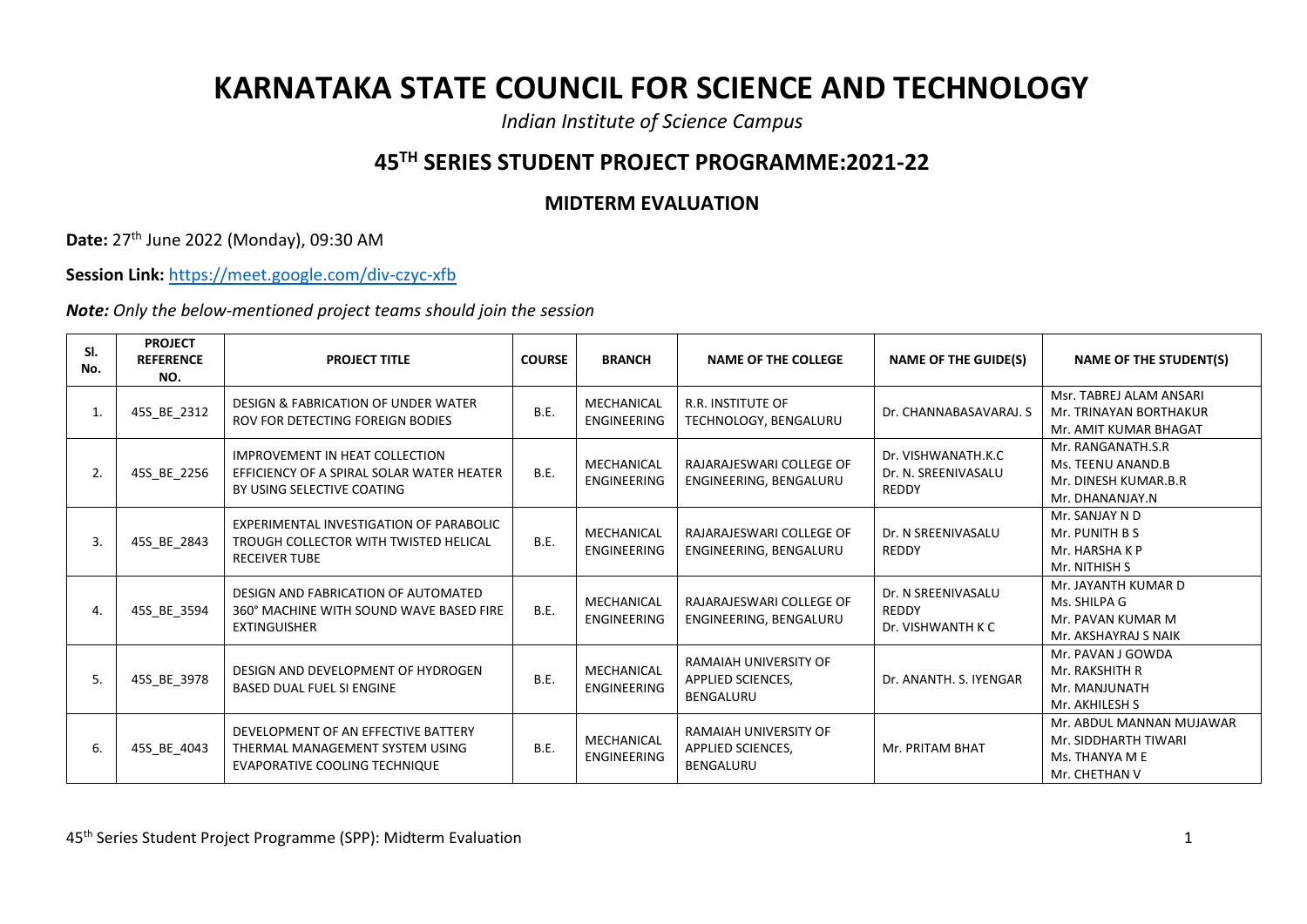| 7.  | 45S_BE_2770 | DESIGN & DEVELOPMENT OF AUTONOMOUS<br><b>HYBRID LAWN MOWER</b>                                                                                       | B.E. | MECHANICAL<br><b>ENGINEERING</b> | REVA UNIVERSITY, BENGALURU                                  | Prof. PAVAN D                      | Mr. ASTHEEK G NADIG<br>Mr. ANEESHWAR PADMANABH D<br>Mr. AKASH PRAVEENRAO<br><b>JAHAGIRDAR</b><br>Mr. BHARATH KUMAR V |
|-----|-------------|------------------------------------------------------------------------------------------------------------------------------------------------------|------|----------------------------------|-------------------------------------------------------------|------------------------------------|----------------------------------------------------------------------------------------------------------------------|
| 8.  | 45S_BE_4068 | MACHINE LEARNING IN PREDICATING<br>TRIBOLOGICAL BEHAVIOR OF AL7075-BERYL-<br>GRAPHENE NANO MMCS MANUFACTURED BY<br>MULTI-DIMENSIONAL FORGING PROCESS | B.E. | MECHANICAL<br><b>ENGINEERING</b> | REVA UNIVERSITY, BENGALURU                                  | Dr. SHANAWAZ PATIL                 | Mr. TARUN K<br>Mr. SUNIL KUMAR M<br>Mr. SUMAN S<br>Mr. SRIRANGA T R                                                  |
| 9.  | 45S_BE_4236 | FABRICATION OF VOICE AND FLEX ASSIST<br>EXOSKELETON ARM FOR PARALYZED PEOPLE.                                                                        | B.E. | MECHANICAL<br><b>ENGINEERING</b> | REVA UNIVERSITY, BENGALURU                                  | Mr. NAGA SURESH BABU               | Mr. ADARSH K SHETTY<br>Mr. AMIT RAVI SASTRY<br>Mr. ANIKETH. M<br>Mr. ANUSH SADANANDA KOTIAN                          |
| 10. | 45S_BE_3415 | DESIGN, ANALYSIS, FABRICATION OF SEMI<br>AUTOMATED MULTI SEED SOWING AND<br><b>FERTILIZER FEEDER</b>                                                 | B.E. | MECHANICAL<br>ENGINEERING        | S.J.B. INSTITUTE OF<br>TECHNOLOGY, BENGALURU                | Ms. CHAITHRA B K                   | Mr. SHIVAKUMAR BARKI<br>Mr. NAGESH K<br>Mr. JAI SIDDHARTH.G<br>Mr. VIGNESH.N                                         |
| 11. | 45S_BE_1898 | DEVELOPMENT OF ARECA NUT TREE CLIMBING<br>AND HARVESTING MACHINE WITH PESTICIDE<br><b>SPRAYER</b>                                                    | B.E. | MECHANICAL<br><b>ENGINEERING</b> | S.J.C. INSTITUTE OF<br>TECHNOLOGY,<br>CHIKKABALLAPURA       | Prof. PALAKSHAIAH                  | Mr. MANOJ B G<br>Ms. KEERTHI U<br>Mr. KIRAN I M                                                                      |
| 12. | 45S_BE_1939 | SOFT ROBOTICS BASED VOICE CONTROLLED<br><b>PROSTHETIC HAND</b>                                                                                       | B.E. | MECHANICAL<br><b>ENGINEERING</b> | S.J.C. INSTITUTE OF<br>TECHNOLOGY,<br>CHIKKABALLAPURA       | Dr. MALLARADHYA H M                | Mr. PRAJWAL R<br>Mr. SHAM SUNDAR G.K<br>Ms. SHREEHARSHA A<br>Mr. YATHISH GOWDA K.R                                   |
| 13. | 45S_BE_4381 | DEVELOPMENT OF EMISSION CONTROL AND<br>PERFORMANCE IMPROVEMENT IN 4-STROKE SI<br>ENGINE USING VAPORISED PETROL AS FUEL.                              | B.E. | MECHANICAL<br><b>ENGINEERING</b> | SAI VIDYA INSTITUTE OF<br>TECHNOLOGY, BENGALURU             | Mr. ARJUN S                        | Mr. N MUKESH<br>Mr. MANOJ KUMAR V A<br>Mr. NITESH SINGH<br>Ms. SHARAD S                                              |
| 14. | 45S_BE_3390 | ANTI ROIT SHIELD WITH PEPPER SPRAY AND<br><b>BLINDING LED</b>                                                                                        | B.E. | MECHANICAL<br><b>ENGINEERING</b> | SAPTHAGIRI COLLEGE OF<br>ENGINEERING, BENGALURU             | Dr. R.G.DESHPANDE                  | Mr. P K SASIDHAR<br>Mr. PRAJWAL R<br>Mr. THILAKRAJU V<br>Ms. ASHA N                                                  |
| 15. | 45S_BE_3005 | SURFACE PROPERTIES MODIFICATION TO<br>ENHANCE MECHANICAL PROPERTIES, WEAR<br>AND CORROSION BEHAVIOUR OF MATERIALS<br>BY FRICTION STIR PROCESSING.    | B.E. | MECHANICAL<br><b>ENGINEERING</b> | Sir M.VISVESVARAYA<br>INSTITUTE OF TECHNOLOGY,<br>BENGALURU | Dr. PRASHAANT S<br><b>HUMNABAD</b> | Mr. PUNITH CH<br>Mr. SHASHANK<br>Mr. PAPPU<br>Mr. ABHISHEK                                                           |
| 16. | 45S_BE_2392 | MECHANICAL DESIGN AND FABRICATION OF<br>FLY WHEEL ENERGY GENERATION RIG                                                                              | B.E. | MECHANICAL<br><b>ENGINEERING</b> | SRI VENKATESHWARA COLLEGE<br>OF ENGINEERING, BENGALURU      | Dr. SHRISHAIL KAKKERI              | Mr. H VARUN<br>Mr. HEMANTH KUMAR UMPATHI<br>Mr. SAGAR S H<br>Mr. RAJA K                                              |
| 17. | 45S_BE_3103 | DESIGN AND DEVELOPMENT OF 3D PRINTED<br>BITE FORCE MONITORING DEVICE FOR DENTAL<br><b>APPLICATION</b>                                                | B.E. | MECHANICAL<br><b>ENGINEERING</b> | THE OXFORD COLLEGE OF<br>ENGINEERING, BENGALURU             | Mr. ANUP M<br><b>UPADHAYAYA</b>    | Mr. NAVEEN KUMAR JAISHWAL<br>Mr. BHARGAV REDDY S<br>Mr. SHREYAS D<br>Mr. AMITHKUMAR H P                              |

45th Series Student Project Programme (SPP): Midterm Evaluation 2